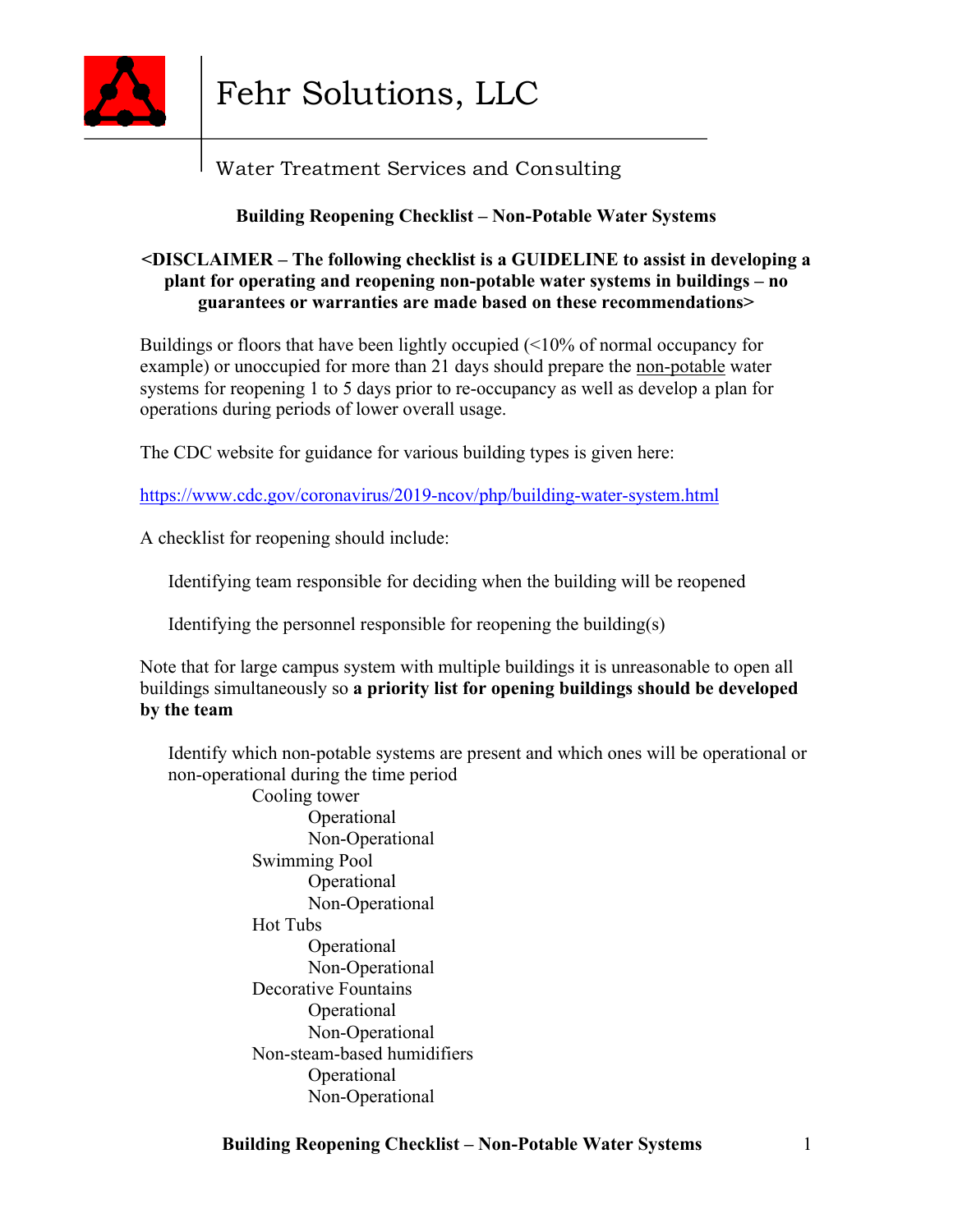Drain and clean all Non-Operational Equipment

Document that systems were drained and cleaned

 Developing an operation strategy for systems that will be operational but at lower demands such as cooling towers, swimming pools, hot tubs or decorative fountains

For Example – Cooling towers

Develop an operational strategy for circulating all cooling tower basins on a regular basis (every two to three days) while feeding biocides (chlorine, bromine, etc) and documenting residuals in towers.

For Example – Decorative Fountains

Develop an operational strategy for operating fountains on a regular basis (once per day for several hours) while feeding biocides (chlorine, bromine, etc) and documenting residuals in fountains

 Identify other water equipment that may be present such as Water softeners Carbon or Activated Charcoal filters Safety showers/eye washes – note that some sites may continue to test these on a regular basis so additional flushing may not be necessary

 Develop a time-line to regenerate water softeners 1 to 5 days prior to re-occupancy Develop a time-line to backwash or replace carbon or activated charcoal filters 1 to 5 days prior to re-occupancy

 Test/flush safety shower and eye washes prior to re-occupancy 1 to 5 days prior to reoccupancy

Validate water system by testing for Legionella

Perform a Legionella test on cooling tower systems and decorative fountains

- o This can be done by submitting samples to a local laboratory (like EMSL, or EMLab P&K) note that there is a 10 day turn around for this testing or it can be completed using an on-site test that returns results in 45 minutes. (https://www.spartanbio.com/products/environmental/legionella/)
- o Cost for analysis of Legionella should be between \$100 to \$200 per sample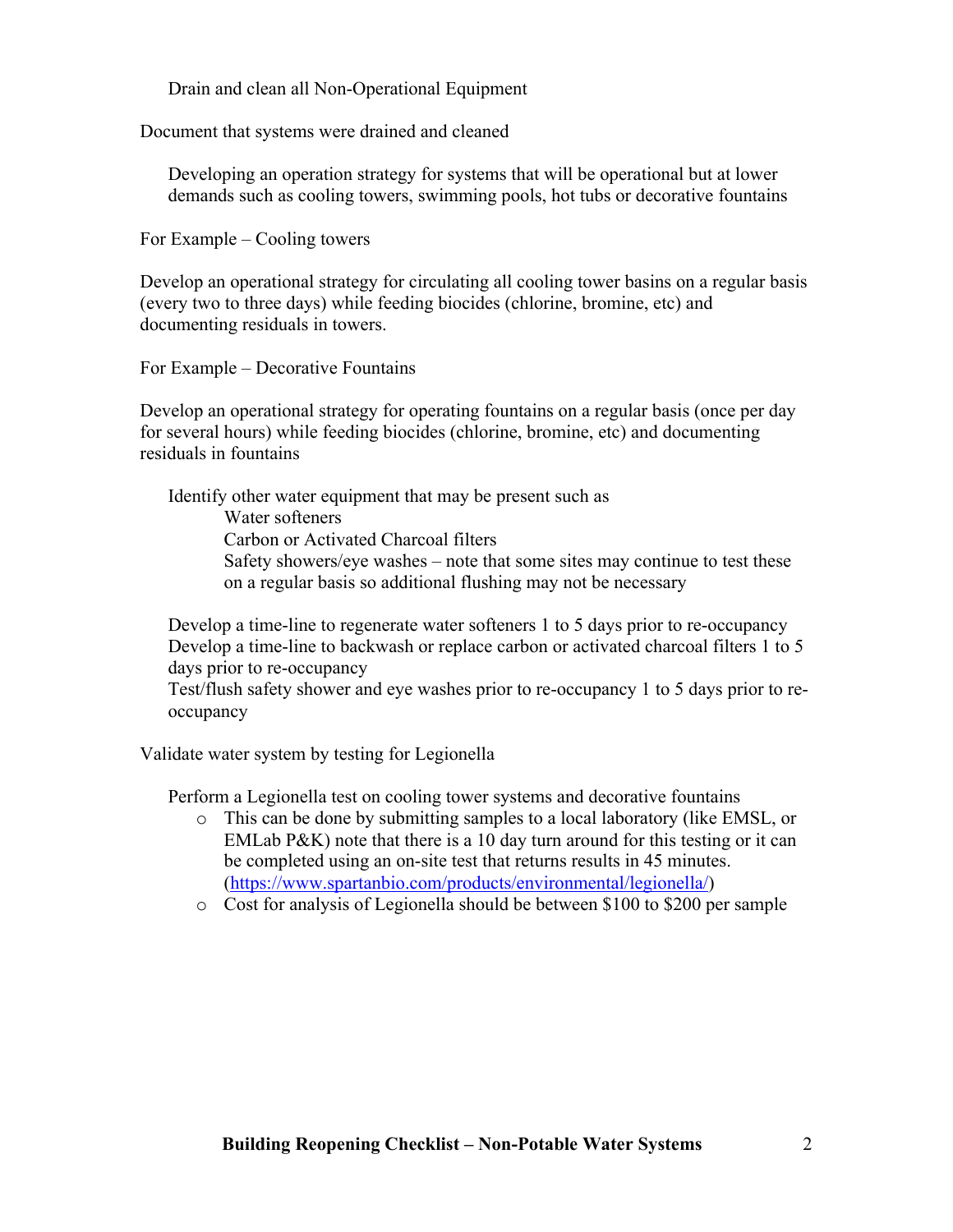# **Example Data Collection Form Cooling Tower – Intermittent Operation**

### **If cooling tower does not operate for 48 hours then system should be circulated and biocide added to achieve a minimum of 0.5 ppm free chlorine**

| Cooling | Date/Time       | Date/Time    | Free Chlorine as    | Visual inspection  |
|---------|-----------------|--------------|---------------------|--------------------|
| Tower   | <b>Started</b>  | Finished     | ppm Chlorine (must  | of basin for algae |
|         | circulation     | circulation  | be greater than 0.5 | or growth $-$      |
|         |                 |              | ppm)                | document with      |
|         |                 |              |                     | digital photos     |
| Marley  | $5/1/20 - 9:00$ | $5/1/20 -$   | $0.60$ ppm          | negative           |
|         | am              | $11:00$ am   |                     |                    |
| Marely  | $5/3/20$ 9:00   | $5/3/20 -$   | $0.80$ ppm          | negative           |
|         | am              | $11:00$ am   |                     |                    |
| Marley  | $5/5/20$ 9:00   | 5/5/20 11:00 | $1.0$ ppm           | negative           |
|         | am              | am           |                     |                    |
|         |                 |              |                     |                    |
|         |                 |              |                     |                    |

# **Example Data Collection Form Decorative Fountain – Intermittent Operation**

**If cooling tower does not operate for 48 hours then system should be circulated and biocide added to achieve a minimum of 0.5 ppm free chlorine**

| Fountain | Date/Time       | Date/Time    | Free Chlorine as    | Visual inspection   |
|----------|-----------------|--------------|---------------------|---------------------|
| Location | <b>Started</b>  | Finished     | ppm Chlorine (must  | of fountain for     |
|          | circulation     | circulation  | be greater than 0.5 | algae or $growth -$ |
|          |                 |              | ppm)                | document with       |
|          |                 |              |                     | digital photos      |
| Lobby    | $5/1/20 - 9:00$ | $5/1/20 -$   | $0.60$ ppm          | negative            |
|          | am              | $11:00$ am   |                     |                     |
| Lobby    | $5/2/20$ 9:00   | $5/2/20 -$   | $0.80$ ppm          | negative            |
|          | am              | $11:00$ am   |                     |                     |
| Lobby    | $5/3/20$ 9:00   | 5/3/20 11:00 | $1.0$ ppm           | negative            |
|          | am              | am           |                     |                     |
|          |                 |              |                     |                     |
|          |                 |              |                     |                     |